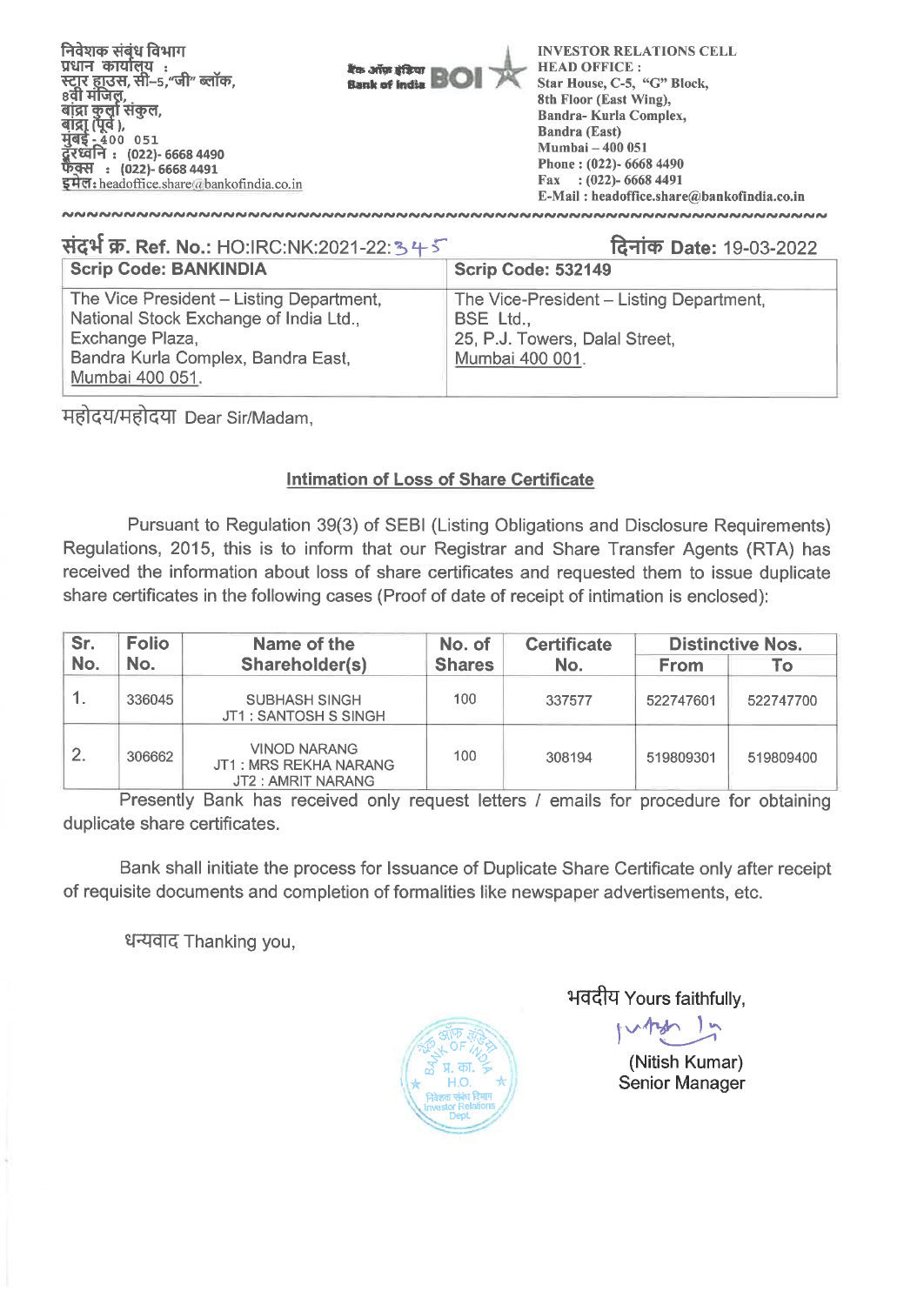| From:<br>Sent:<br>To:<br>$C_{\mathbb{C}}$ | bssduplicate@bigshareonline.com<br>16 March 2022 17:56<br>Rajesh Venkataraj Upadhya; Investor Relations Department<br>ganesh@bigshareonline.com; jibu@bigshareonline.com;<br>bhagwan@bigshareonline.com; Bssduplicate@Bigshareonline.Com;<br>sherwin@bigshareonline.com; prasadm@bigshareonline.com |
|-------------------------------------------|-----------------------------------------------------------------------------------------------------------------------------------------------------------------------------------------------------------------------------------------------------------------------------------------------------|
| Subject:                                  | Unverified Sender: Duplicate Share Intimations Received On: 20220316 BANK OF<br>INDIA - EQUITY Folio no: 336045                                                                                                                                                                                     |
| <b>Attachments:</b>                       | 567218.pdf                                                                                                                                                                                                                                                                                          |

**CAUTION: This email has originated from outside Bank of India. Do not click on links or open attachments unless you recognize the sender . Please refrain from replying to this message if it appears to be suspicious.** 

The sender bssduplicate@bigshareonline.com has not maintained SPF Records,hence is unverified.Kindly do your due diligence before sharing or undertaking any Financial Data/Transaction

Sender email address: bssduplicate@bigshareonline.com

Dear Sir/Ma'am,

Please be informed that in terms of the provisions of the SEBI (LODR) Regulations, 2015, the Company is required to submit information regarding loss of share certificates and issue of duplicate certificates, to the stock exchange within two days of its getting information. Further, the said intimation has to be filed only through the mode of NEAPS filing for NSE and on listing bseindia.com for BSE and not via hard copy submission.

Accordingly, we are sharing herewith the receipt of the following request for loss of share certificate of the Company by shareholders, to enable you to comply with the said regulatory requirement within the timelines prescribed.

| Client Name                             | Cert.<br>No | Dist. No<br>From | Dist. NO.<br>To | Folio<br>No. | Quantity | Name                           | JH <sub>1</sub>                  | J⊬ |
|-----------------------------------------|-------------|------------------|-----------------|--------------|----------|--------------------------------|----------------------------------|----|
| <b>BANK OF INDIA -</b><br><b>EQUITY</b> | 337577      | 522747601        | 522747700       | 336045       | 100      | <b>SUBHASH</b><br><b>SINGH</b> | <b>SANTOSH S</b><br><b>SINGH</b> |    |

Should you have any queries in respect of the aforesaid instruction kindly revert back.

Regards,

Bigshare Services Pvt. Ltd.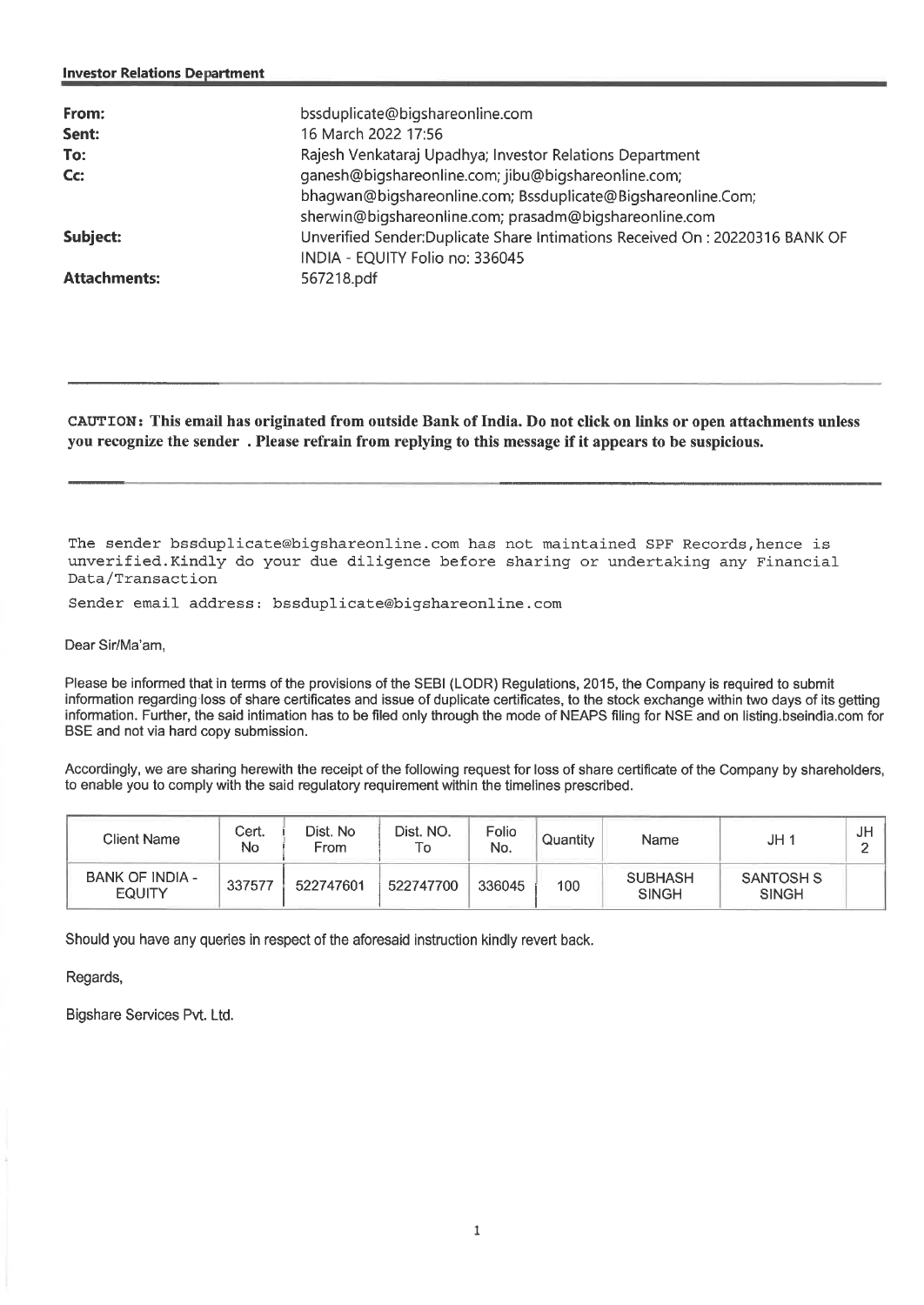## Dr. Subhash Singh

**M. S. Ortho A. F. I. H.** 

**Reg. No. 070951** 

**Visiting Ortho Surgeon**  J.N.P.T. HOSPITAL PANACEA HOSPITAL

Sian.

**on Panel ONGC HOC**  HIL

## **D4jteQ2/03/20222**

CiSriARE SERVICES **PVT. L**TC. **RECEIVED** Subject to Verification

6 MAR 2022

**To, Bigshare Services. Pvt. Ltd, 1st Floor, Bharat Tin Works Building, Opp. Vasant Oasis, Makwana Road, Marol, Andheri (East), Mumbai, Maharashtra - 400059** 

**Sub: - Issue of Duplicate Share Certificates.** 

Dear Sir / Madam,

I, **Mr. Subhash Jugul Singh, has been allotted the** 100 shares,of Bank of India vide allotment advice cum—allotment money notice 000000-336045-01/190/2454/0000259-00276045 dated 29/03/1997, **bearing the folio no 336045, but till date I have not received any share certificates.** 

**So as, now I would like to sale those shares, I request you to either issue the duplicate share certificates, else Demat those shares in my** Demat Account. The details of the Demate account as follows: **DP ID — 13020800, Client Id — 00890595, DP Int. Ref** No — 19-20/448.

Copy of Allotment **advice has been attached here with for your ready reference.** 

**Also, please note that my permanent & communication address has been changed, kindly update** in your **records.** 

**Old Address —142, MCCH Society, Panvel 410206.** 

**New Address — Sanskar Villa, 101/4, HOCEL EMP HSG LTD, Swami Nityanand Marg, Near** Garden **Hotel, Panvel, Navi Mumbai 410206.** 

Thanking you,

**Mr. Subhash Jugul Singh Panvel**  Mob - **09920512172** 

**Special interest in : Trauma, spine, Arthoroscopy & Joint Replacement Surgery,**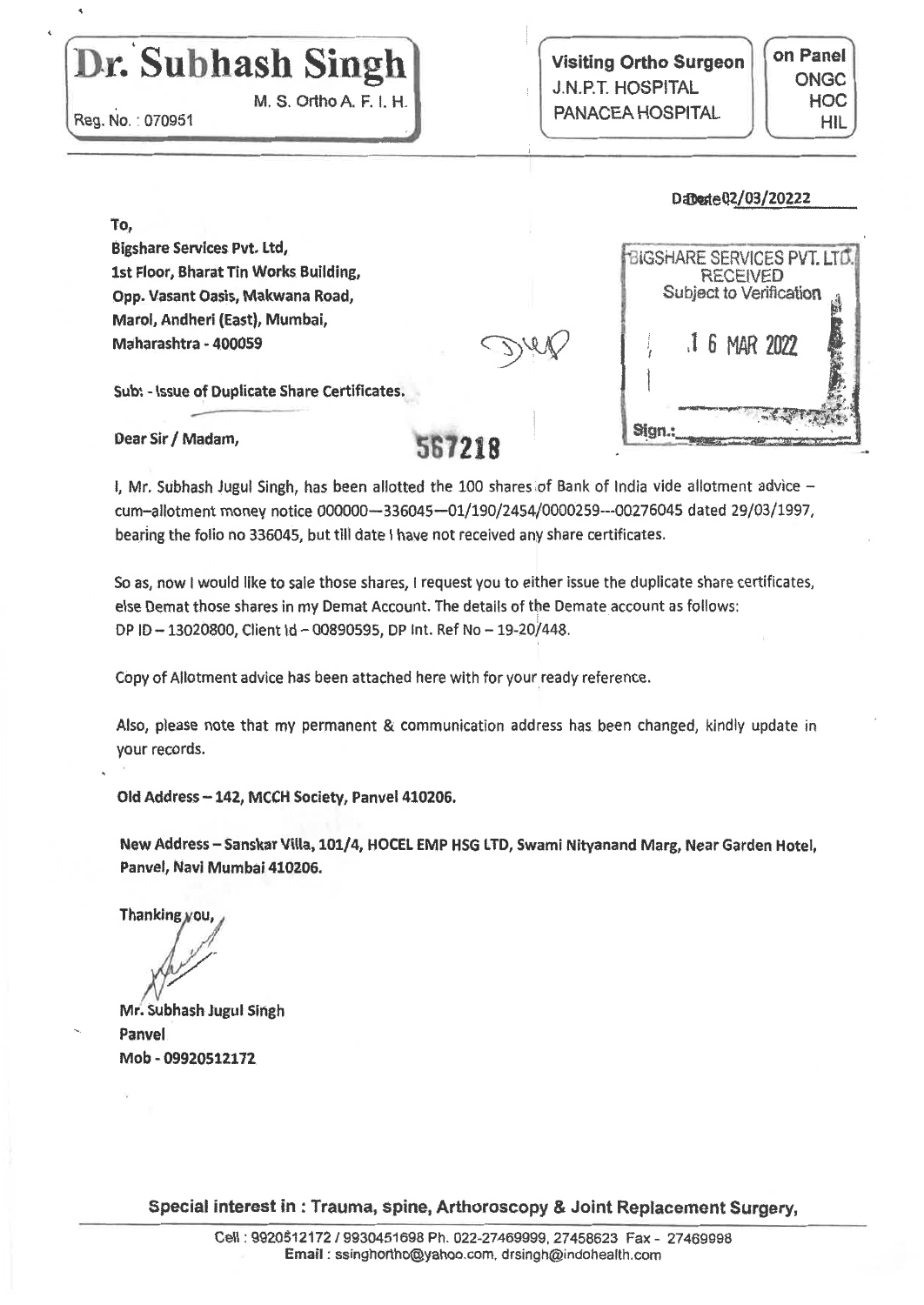| From:<br>Sent:<br>To:<br>$Cc$ : | bssduplicate@bigshareonline.com<br>17 March 2022 15:10<br>Rajesh Venkataraj Upadhya; Investor Relations Department<br>ganesh@bigshareonline.com; jibu@bigshareonline.com;<br>bhagwan@bigshareonline.com; Bssduplicate@Bigshareonline.Com;<br>Sherwin@Bigshareonline.Com; Prasadm@Bigshareonline.Com |
|---------------------------------|-----------------------------------------------------------------------------------------------------------------------------------------------------------------------------------------------------------------------------------------------------------------------------------------------------|
| Subject:                        | Unverified Sender:Duplicate Share Intimations Received On: 20220317 BANK OF<br>INDIA - EQUITY Folio no: 306662                                                                                                                                                                                      |
| <b>Attachments:</b>             | 567400.pdf                                                                                                                                                                                                                                                                                          |

**CAUTION: This email has originated from outside Bank of India. Do not click on links or open attachments unless you recognize the sender . Please refrain from replying to this message if it appears to be suspicious.** 

The sender bssduplicate@bigshareonline.com has not maintained SPF Records,hence is unverified.Kindly do your due diligence before sharing or undertaking any Financial Data/Transaction

Sender email address: bssduplicate@bigshareonline.com

Dear Sir/Ma'am,

Please be informed that in terms of the provisions of the SEBI (LODR) Regulations, 2015, the Company is required to submit information regarding loss of share certificates and issue of duplicate certificates, to the stock exchange within two days of its getting information. Further, the said intimation has to be filed only through the mode of NEAPS filing for NSE and on listing.bseindia.comfor BSE and not via hard copy submission.

Accordingly, we are sharing herewith the receipt of the following request for loss of share certificate of the Company by shareholders, to enable you to comply with the said regulatory requirement within the timelines prescribed.

| Client Name                             | Cert.<br>No | Dist. No<br>From | Dist. NO.<br>Гο | Folio<br>No. | Quantity | Name                   | JH 1                              | JH <sub>2</sub>               |
|-----------------------------------------|-------------|------------------|-----------------|--------------|----------|------------------------|-----------------------------------|-------------------------------|
| <b>BANK OF INDIA -</b><br><b>EQUITY</b> | 308194      | 519809301        | 519809400       | 306662       | 100      | VINOD<br><b>NARANG</b> | <b>MRS REKHA</b><br><b>NARANG</b> | <b>AMRIT</b><br><b>NARANG</b> |

Should you have any queries in respect of the aforesaid instruction kindly revert back.

Regards,

Bigshare Services Pvt. Ltd.